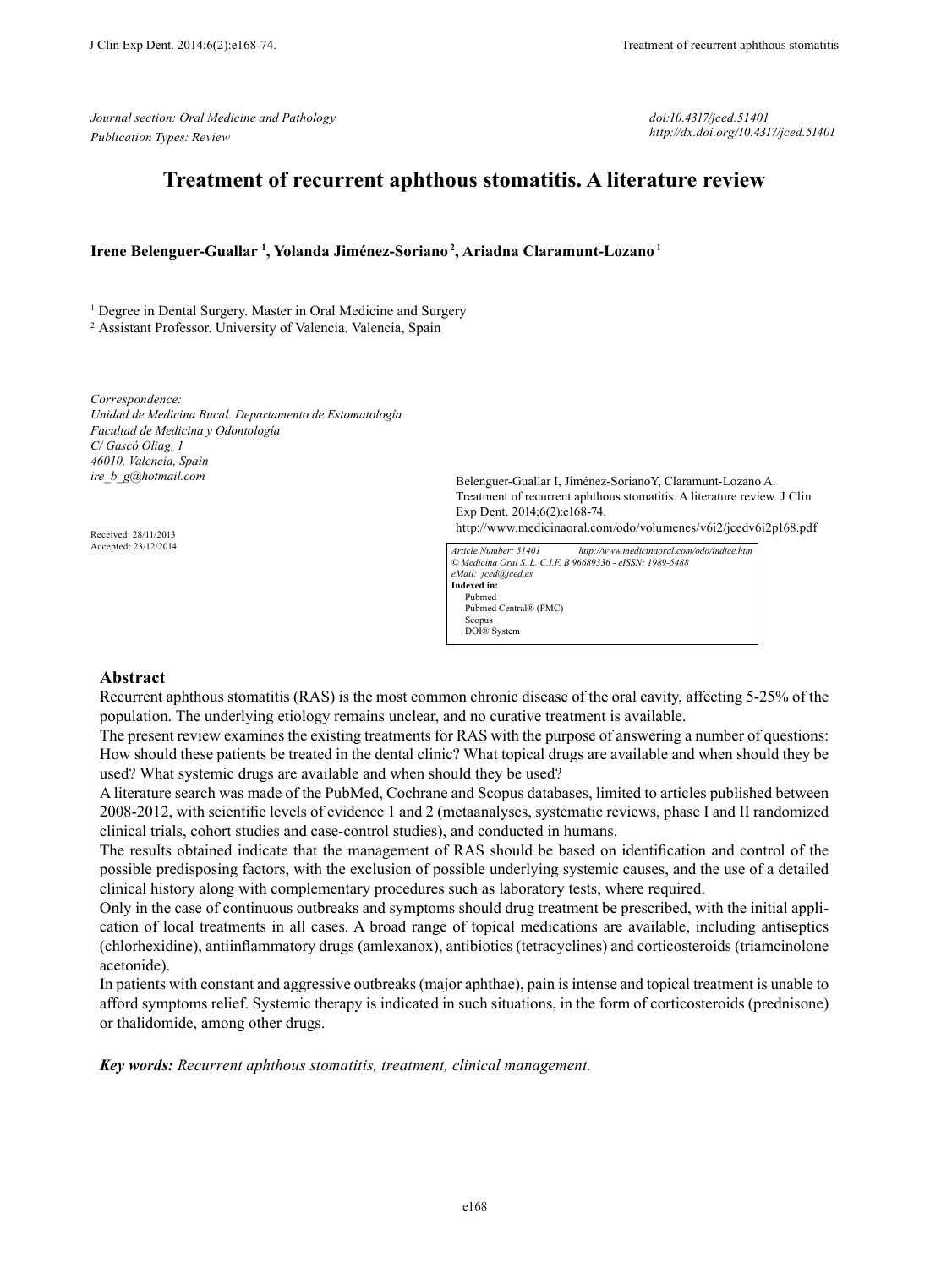## **Introduction**

Recurrent aphthous stomatitis (RAS) is characterized by the appearance of initially necrotic ulcers, with well defined limits surrounded by an erythematous halo. The lesions are located on the oral mucosa, but are infrequent on the gums (1,2). The disease manifests in the form of outbreaks, with a chronic and self-limiting course in most cases (3,4). RAS is the most frequent chronic disease of the oral cavity, affecting 5-25% of the population (3-6). It is more common in patients between 10-40 years of age, and predominantly affects women and individuals of higher socioeconomic levels (1,3,7).

The underlying etiology is not clear, though a series of factors are known to predispose to the appearance of oral aphthae, including genetic factors, food allergens, local trauma, endocrine alterations (menstrual cycle), stress and anxiety, smoking cessation, certain chemical products and microbial agents (2-5,8,9). Immune alterations have been observed, beginning with an unknown antigenic stimulation of the keratinocytes, and resulting in the activation of T lymphocytes, cytokine secretion (including tumor necrosis factor-alpha (TNF- $\alpha$ )), and leukocyte chemotaxis. TNF-α is believed to play an important role in the development of new RAS lesions, and has been found to be increased 2- to 5-fold in the saliva of affected patients (10). Changes have also been reported in elements of the salivary defense system, such as the enzyme superoxide dismutase (SOD), which participates in the inflammatory response of RAS (11). An increase is moreover observed in the expression of vascular and keratinocyte adhesion molecules. This gives rise to the accumulation of lymphocytes and lymphocyte infiltration of the epithelium, with the induction of ulcer formation (3,4,12). On the other hand, many systemic diseases are known to be associated with oral aphthae, including Behçet's syndrome, hematological disorders, vitamin deficiencies, gastrointestinal diseases, cyclic neutropenia, Reiter syndrome, Magic syndrome, PFA-PA (periodic fever, aphthous pharyngitis and cervical adenopathy), Sweet syndrome and immune deficiencies (1,13).

As regards the clinical manifestations, the basic lesion is a recurrent, painful, rounded or oval ulcer with a necrotic base. Three clinical subtypes of RAS have been established according to the magnitude, number and duration of the outbreaks (12):

• Minor RAS: This is the most common presentation of the disease, representing 70-85% of all cases. It manifests as small rounded or oval lesions covered by a grayish-white pseudomembrane and surrounded by an erythematous halo. Each minor RAS episode usually involves the appearance of 1-5 ulcers measuring under 1 cm in diameter. These episodes are self-limiting and resolve within 4-14 days without leaving scars (3-5,7,9).

- Major RAS: This is the most severe presentation of the disease, representing 10% of all cases. In this subtype the ulcers measure over 1 cm in size and tend to appear on the lips, soft palate and pharynx. The lesions persist for over 6 weeks and can leave scars.
- Herpetiform RAS: This subtype accounts for 1-10% of all cases and is characterized by recurrent outbreaks of small, deep and painful ulcers. Up to 100 aphthae can develop simultaneously, measuring 2-3 mm in size, though they tend to merge to form larger ulcerations with an irregular contour. This presentation is more often seen in women and in patients of older age, in contrast to the other two clinical subtypes of the disease (3,4,9,12).

The diagnosis of RAS is based on the patient anamnesis and clinical manifestations. There is no specific diagnostic test, though it is essential to discard possible underlying systemic causes – particularly in the case of adults who suffer sudden outbreaks of RAS. It is advisable to request a complete series of laboratory tests, including a complete blood count, and evaluations of iron, vitamin B12 and folic acid. A biopsy of the lesions is only recommended in the case of diagnostic uncertainty, since the findings only indicate a simple nonspecific inflammatory lesion (3,4,12).

Since the cause of the disease is not known, many drugs have been evaluated in an attempt to palliate the symptoms. Treatment used is multifocal and varies according to the predisposing factors. In all cases management is symptomatic, and seeks to reduce inflammation of the aphthae and afford pain relief by administering topical or systemic treatments (1,2).

The present literature review examines the existing treatments for RAS with the purpose of answering a number of questions: How should these patients be treated in the dental clinic? What topical drugs are available and when should they be used? What systemic drugs are available and when should they be used?.

## **Material and Methods**

A literature search of the PubMed, Cochrane and Scopus databases was made using the key words *recurrent aphthous stomatitis, treatment and clinical management,*  combined and related by means of the boolean operator *AND*. The search was limited to articles published between 2008-2012, with scientific levels of evidence 1 and 2 (metaanalyses, systematic reviews, phase I and II randomized clinical trials, cohort studies and case-control studies), and conducted in humans. A total of 33 articles were identified: one metaanalysis, one cohort study, 3 systematic reviews and 24 phase I and II randomized clinical trials. We also included four literature reviews, due to their interest and recent publication.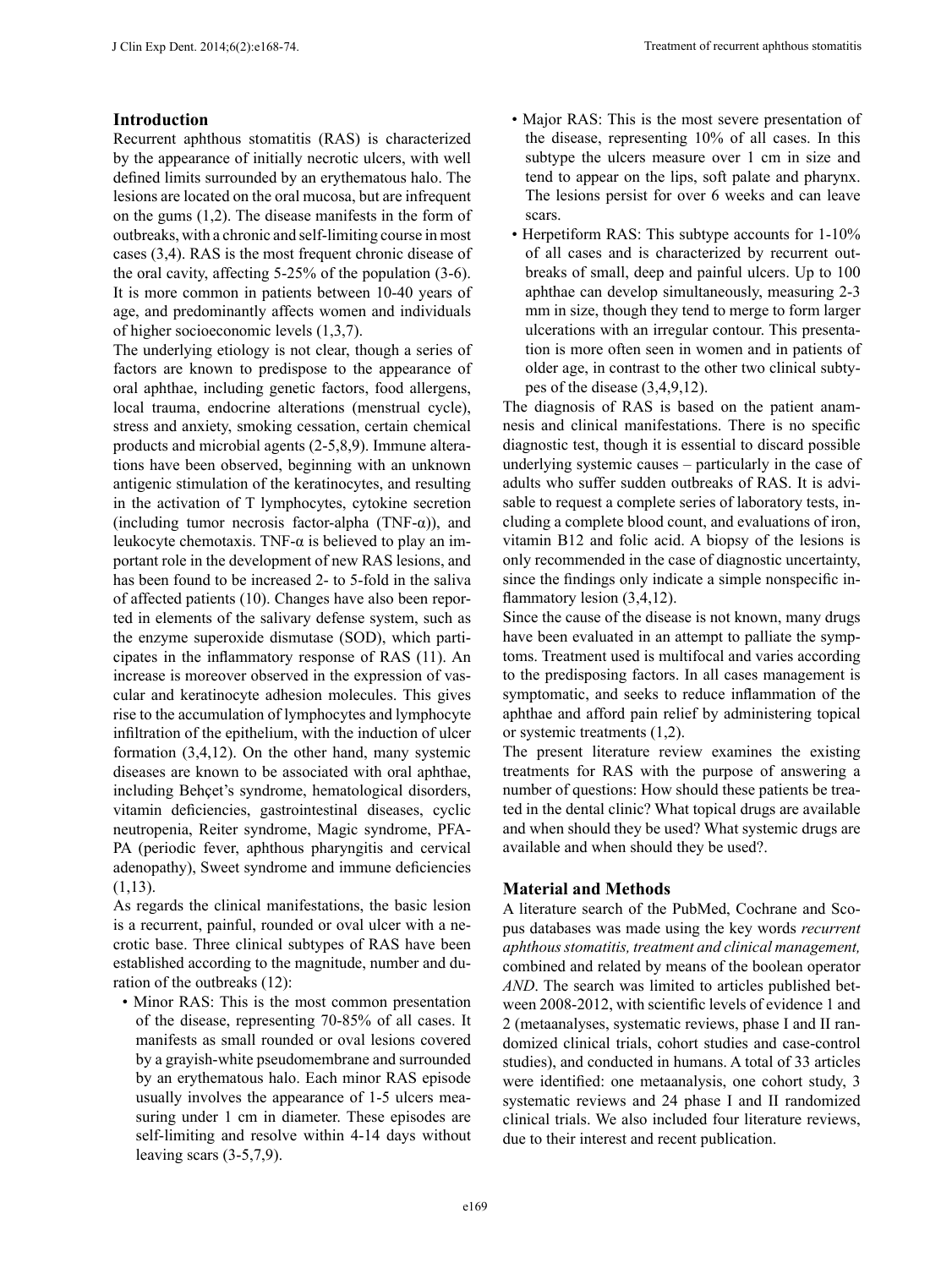### **Results and Discussion**

The literature describes different approaches to the management of RAS. As a first consideration, we will describe the recommendations on how these patients should be treated in the dental clinic.

#### *- Initial clinical evaluation and non-pharmacological treatment*

A first requirement is a full and detailed clinical history (3,4). Some authors recommend complementary measures such as a complete blood test including red cell count, folic acid, ferritin and vitamin B12, with the purpose of discarding possible underlying systemic causes (vitamin deficiencies, gastrointestinal disease, Behçet's syndrome, immune deficiencies) – particularly in the case of adults who suffer sudden outbreaks of RAS, in patients with major aphthae, or when there are also lesions in other parts of the body (3,4,9). Due to the relationship between RAS and vitamin deficiencies, some authors such as Volkov et al. (8) have reported that treatment with vitamin B12, apart from being simple, inexpensive and of low risk, proves effective in application to RAS, even independently of the serum vitamin B12 levels of the patient. Other investigators such as Baccaglini et al. have reported similar results (1). Treatment with 2 g of vitamin C a day during three months has also been shown to be effective, as in the study published by Yasui et al. (14), who documented a decrease of at least 50% in the frequency of RAS outbreaks with such therapy. However, other authors consider that daily multivitamin supplements are unable to reduce either the number or the duration of RAS outbreaks, and therefore consider that physicians should not recommend such supplements on a routine basis as preventive treatment (13).

The treatment prescribed should be conditioned to the severity of the disease (pain), the medical history of the patient, the frequency of the outbreaks, and patient tolerance of the medication (1,3).

In order to facilitate definition of the best treatment option, the patients can be classified according to their clinical characteristics as follows:

• Type A: Brief episodes occurring only a few times during the year, and characterized by tolerable pain levels. Predisposing factors should be identified and controlled (e.g., avoiding local trauma, using a soft toothbrush, providing brushing instructions). It is advisable to question the patient about his or her eating habits, in order to evaluate possible associations between the disease outbreaks and certain foods. In this context, it is generally advisable to avoid hard foods (e.g., hard toasted bread), all types of nuts (walnuts, hazelnuts, etc.), chocolate, acid beverages or foods (fruit or citrus juices, tomato), salty foods, very spicy food (pepper, curry) and alcoholic and carbonated beverages.

- Type B: Episodes develop on a monthly basis, lasting 3-10 days, and the pain causes the patient to modify habits of hygiene and diet. If a predisposing factor is identified (trauma, stress, diet, hygiene, etc.), it should be commented with the patient and controlled. It is important to question about prodromic manifestations (itching or swelling), in order to provide topical treatment when these occur.
- Type C: The episodes are very painful, with chronic aphthae. Some lesions develop while others heal, and the patient does not respond to topical treatment. In such cases systemic therapy is indicated  $(1,3,4,12)$ .

#### *- Local pharmacological treatment*

Treatment should always start with topical medication (Table 1). The first line treatment options comprise *antiseptics and antiinflammatory drugs/analgesics* such as 0.2% chlorhexidine in rinses or gel, three times a day (without swallowing), for as long as the lesions persist. Triclosan can also be used in gel or rinse format three times a day (without swallowing), for as long as the lesions persist, and affords antiinflammatory, antiseptic and analgesic effects. In turn, topical 3% diclofenac with 2.5% hyaluronic acid can be applied to lessen the pain (12). There have also been reports of the use of oral rinses with benzidamine hydrochloride, which offers temporary pain relief (1,12).

*Amlexanox* is a widely studied drug that offers shortterm efficacy, particularly when used in the prodromic (early symptoms) phase. Its mechanism of action is not known, though it is a topical agent with established antiinflammatory and antiallergic properties (1). It is usually supplied in the form of an ointment at a concentration of 5%, and is applied 2-4 times a day. The drug has been shown to be effective in accelerating the healing

| <b>LOCAL PHARMACOLOGICAL TREATMENTS</b>                                                                                                                                                 |
|-----------------------------------------------------------------------------------------------------------------------------------------------------------------------------------------|
| <i>l.Antiseptics, anti-inflammatory and analgesics</i> (chlorhexidine mouthwash or gel 3 0.2% v / d; triclosan gel 3 v / d; topical diclofenac<br>3%; ointment amlexanox 5% 2-4 v / d). |
| 2. Antibiotics (doxycycline gel at low doses).                                                                                                                                          |
| 3. Topical corticosteroids (triamcinolone acetonide $0.05$ -0.5% 3-10 v / d, fluocinolone acetonide 0.025 to 0.05% 5.10 v / d; Clobetasol<br>Propionate 0.025%).                        |
| 4. Hyaluronic acid (0.2% gel 2 v / d two weeks).                                                                                                                                        |
| 5. Topical anesthetics (topical lidocaine 2% spray or gel).                                                                                                                             |
| 6. Other: Laser, natural substances  (Nd: YAG, myrtle, quercetin, rosa damascena).                                                                                                      |

 $(v/d=$  times a day)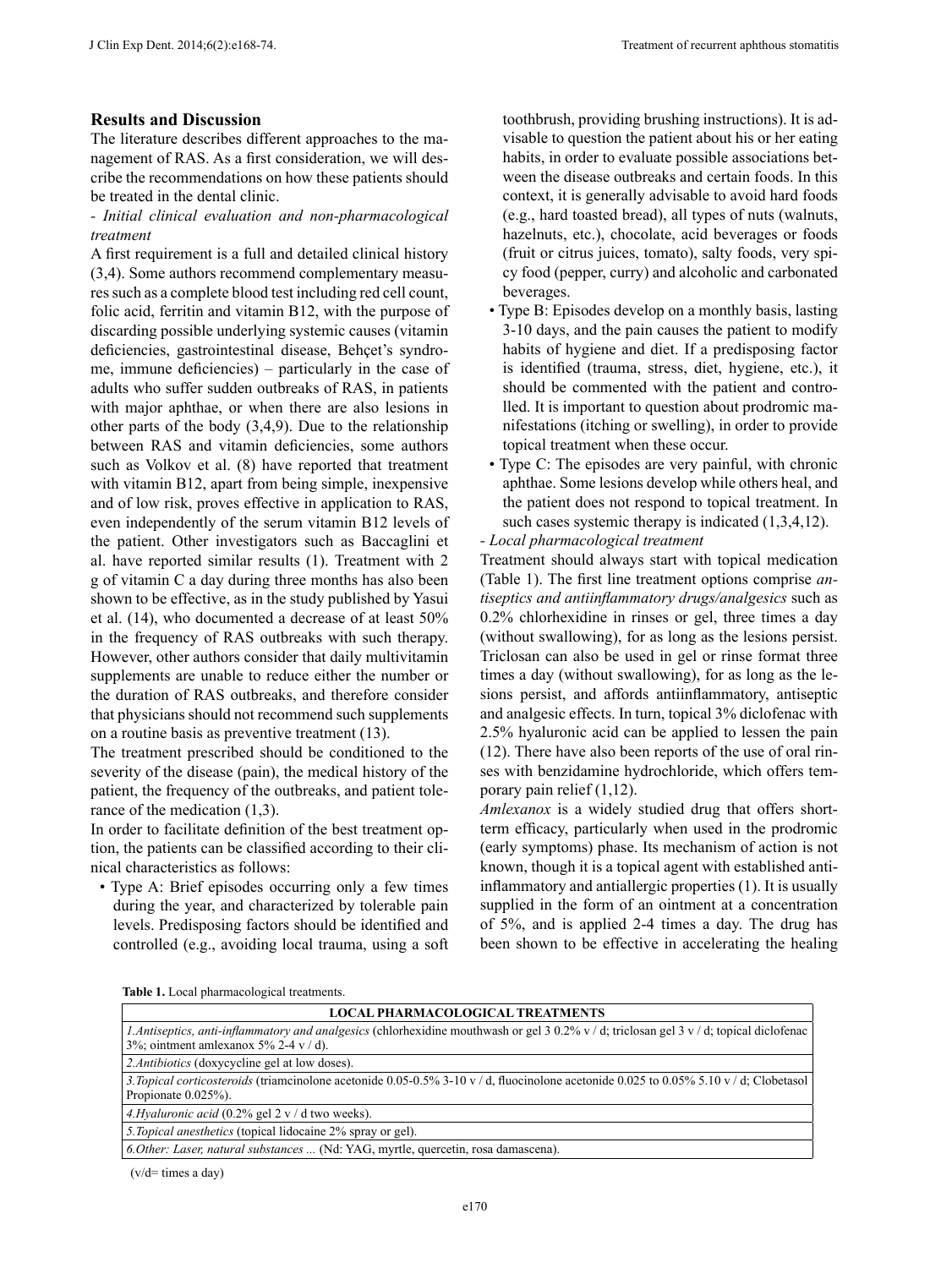of aphthae and in lessening the pain, erythema and size of the lesions (7). It has also been studied in other presentations such as oral patches, tablets or adhesive films. Meng et al. (7) observed no significant differences in efficacy between the application of amlexanox in patch or tablet form, though patients appear to prefer the former presentation.

Topical *antibiotics* such as tetracyclines and their derivatives (doxycycline and minocycline), in gel or rinse format, have also been found to lessen the pain and outbreaks of RAS. These drugs act through the local inhibition of collagenases and metalloproteinases (MPs) that form part of the inflammatory response and contribute to tissue destruction and ulcer formation, and moreover exert immune modulating effects (1). Of the commercially available tetracyclines, doxycycline has shown the best inhibition of MPs (15). The administration of fixed-dose doxycycline in mucoadhesive gel format has been shown to be effective in treating RAS. Other authors recommend its application at a dose of 100 mg in 10 ml of water, performing rinses for 2-3 minutes (without swallowing), four times a day during three days (12). The topical use of tetracyclines and retinoic acid also exerts an antiinflammatory effect, in addition to the known antibiotic action (16).

The most widely used drugs in immune-mediated oral mucosal diseases are the *topical corticosteroids*. The aim of such treatment is to eliminate the symptoms, thereby allowing the patient to eat, speak and perform normal oral hygiene, since topical corticosteroids reduce or even suppress the pain and shorten the aphthae healing time (6). In patients with RAS, the indicated drugs are *triamcinolone acetonide*, *fluocinolone acetonide* or *clobetasol propionate,* in order of lesser to greater potency, according to the severity of the lesions. These three drugs can be administered as a pomade in orabase when the lesions are of a localized nature, or in rinse format when the lesions are diffuse or very numerous. *Triamcinolone acetonide* is used at concentrations ranging from 0.05-0.5%, applied 3-10 times a day during 3-5 minutes. It is particularly indicated in patients with small and mild erosive lesions. Some authors consider the most effective concentration to be 0.1% (6,12,16). In order to facilitate healing, it is advisable to apply the medication directly onto the lesions, keeping it in direct contact for as long as possible, and taking care not to eat or drink during 20 minutes after application, or touch the treated zone. If the corticosteroid is administered as an oral rinse, it should be used for the indicated period of time, without swallowing the product. On the other hand, *fluocinolone acetonide* at a concentration of 0.025-0.05%, applied 5-10 times a day during 3-5 minutes, affords medium to high potency, and is widely used in patients with more aggressive lesions. Lastly, 0.025% *clobetasol propionate* is the most potent topical corticosteroid, and

is therefore reserved for moderate or severe disease presentations. In this context, it is regarded as an alternative prior to the prescription of systemic therapy (6,12).

Another evaluated topical corticosteroid is dexamethasone. Liu et al. (17) investigated the efficacy and safety of dexamethasone pomade in treating RAS. They evaluated the size of the aphthae and their duration, as well as the intensity of pain, and concluded that the pomade is effective and safe when used in such situations. Al-Na´mah et al. (18) in turn compared a dexamethasone pomade with the commonly used triamcinolone acetonide formulation in orabase, and found both products to be equally effective in treating RAS.

Other topical treatments that have been used in RAS are 0.2% hyaluronic acid in gel formulation, applied twice a day during two weeks (19); topical anesthetics such as 2% lidocaine (as a spray or gel); adhesive toothpaste containing polydocanol; or benzocaine tablets (3,12). In turn, the Nd:YAG laser has been found to afford immediate pain relief and faster healing, and is well tolerated by patients with RAS, since it is a brief form of treatment, results in lesser pain after application, and has few side effects (20). Other treatments include natural substances such as myrtle (*Myrtus communis*), a bush from northern Iran that possesses blood glucose-lowering, antibacterial, analgesic and antioxidant properties, thus suggesting potential usefulness in application to diseases characterized by inflammation and allergy (21); quercetin, a flavonol found in fruits and vegetables, with antioxidant properties and which may prove useful in shortening aphthae healing time when applied as daily topical treatment (22); bioadhesive patches containing licorice hydrogel, which reduce the diameter of the inflammatory halo and the necrotic center of the aphthae, and the pain they produce (23); or oral rinses containing an aqueous extract of *Damask rose*, which possesses antiinflammatory and antinociceptive properties (24).

*- Systemic pharmacological treatment*

The outbreaks of RAS are normally resolved with topical treatments, though in some cases these measures prove insufficient because of the severity of the lesions or for unknown reasons. This is when second line therapy with systemic drug substances is indicated (Table 2).

Studies have been made of *systemic antibiotics* such as potassium penicillin G in 50 mg tablets administered four times a day during four days, which help reduce the size of the ulcers and lessen the pain (5). The oral antipoliomyelitic vaccine has also been found to significantly reduce the duration of the aphthae, the frequency of outbreaks, and their severity (25).

The most effective treatments include corticosteroids and immunosuppressors. Pentoxifylline, colchicine, dapsone and thalidomide have also been used, but require caution because of possible adverse effects. These treatments are essentially palliative, since none of them have been able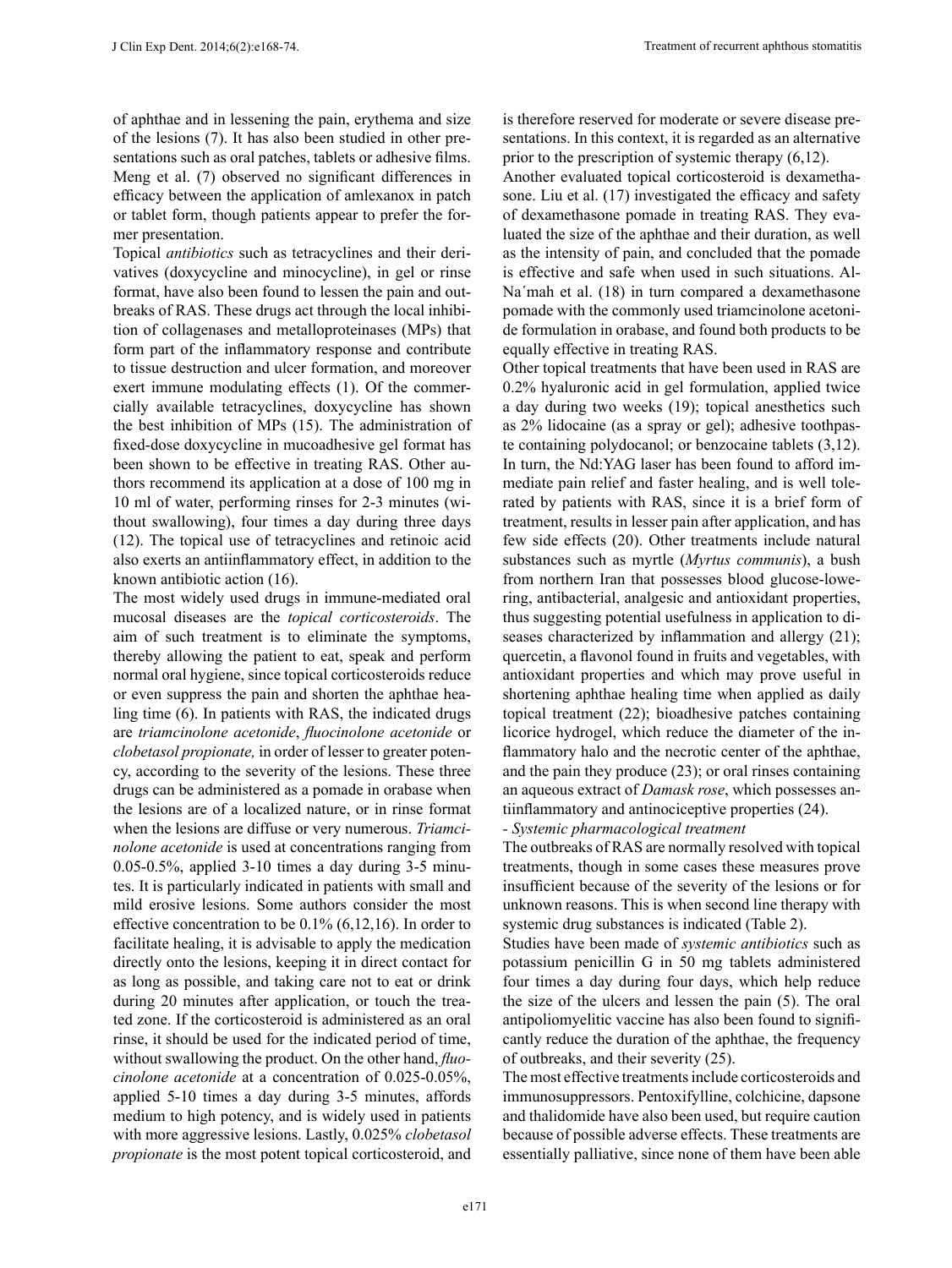**Table 2.** Systemic pharmacological treatments.

| <b>SYSTEMIC PHARMACOLOGICAL TREATMENTS</b>                                                                                                                       |
|------------------------------------------------------------------------------------------------------------------------------------------------------------------|
| <i>l. Antibiotics</i> (penicillin G potassium, 50 mg pills $4 \times 44$ days).                                                                                  |
| 2. Corticosteroids (initial dose of oral prednisone 25 mg / day and stepwise dose reduction for 2 months).                                                       |
| 3. Colchicine (0.5 mg / day 7 days, 1 mg / day 7 days and a maintenance dose of 1.5 mg / day).                                                                   |
| 4. Dapsone (25 mg/day 3 days, 50 mg/day 3 days, 75 mg/day 3 days and a maintenance dose of 100 mg/day).                                                          |
| 5. Clofazimine (100 mg daily for 6 months).                                                                                                                      |
| 6. Pentoxifylline (400 mg 3 $v/d$ for one month).                                                                                                                |
| 7. Zinc sulphate $(150 \text{ mg}/\text{d})$ .                                                                                                                   |
| 8.Immunomodulating: thalidomide (50-100 mg per day), levamisole (150 mg three times a week during 6 months).                                                     |
| 9. Homeopathic substances (mercurius solubilis, Natrum muriaticum, phosphorus, sulfuric acid, nitric acid  100 ml of water orally<br>every 12 hours for 6 days). |

(v/d= times a day)

to secure permanent disease remission (26).

*Corticosteroids* are the first choice systemic treatment*.* They are usually used as rescue therapy in patients with acute severe RAS outbreaks (27). Oral prednisone has been used at a starting dose of 25 mg/day, followed by stepwise dose reduction, during two months, with disappearance of the pain and reepithelization of the lesions in the first month of therapy (26). The drug can produce long-term adverse effects; as a result, its efficacy has been compared with that of other drugs, in search of an alternative treatment. In this context, Femiano et al. (2) compared the efficacy of prednisone prescribed at a dose of 25 mg/day via the oral route during 15 days, 12.5 mg/day during 15 days, 6.25 mg/day during 15 days, and then 6.25 mg on alternate days during 15 days, in comparison with montelukast (a leukotriene receptor antagonist used as an antiasthma drug) 10 mg via the oral route each night, followed by administration on alternate days during the second month. The authors found both treatment modalities to be effective in reducing the number of lesions, affording pain relief and accelerating healing of the ulcers. As regards adverse effects, montelukast was found to be safer, and therefore should be taken into account as an option when systemic corticosteroids are contraindicated. In another comparative study, Pakfetrat et al. (28) compared prednisolone 5 mg/day versus colchicine (a drug that interferes with different pathways of the inflammatory process) 0.5 mg/day. Both treatments were seen to be equally effective and significantly reduced the lesion outbreaks, though colchicine produced more side effects. Thus, 5 mg/day of prednisolone seems to be a better option in reducing the signs and symptoms of the disease.

Zinc is an essential cofactor with effects upon wound reepithelization and healing that has also been investigated as a possible treatment for RAS at a dose of 150 mg, compared with dapsone (an antiinfectious sulfone used to treat leprosy and other skin conditions) at a dose of 50 mg. Both treatments were found to have important therapeutic and prophylactic properties in application to RAS, though zinc sulfate produced much faster and sustained effects (29).

*Clofazimine* is an antimicrobial used for the treatment of leprosy is combination with other drugs such as rifampicin and dapsone. In application to severe RAS, and when administered at a dose of 100 mg/day during 6 months, the drug was found to avoid the appearance of new lesions during the mentioned treatment period (27).

Scully et al. (12) recommend the use of pentoxifylline, and inhibitor of tumor necrosis factor-alpha (TNF- $\alpha$ ), and of neutrophil function and chemotaxis, at a dose of 400 mg three times a day during one month to obtain beneficial effects in patients with RAS. However, the authors underscore that the drug does not avoid the appearance of new outbreaks and has numerous adverse effects (particularly of a gastrointestinal nature). As a result, they consider that pentoxifylline should be used as a second line treatment option in patients that fail to respond to other therapies, or as a coadjuvant to other treatments.

*Immune modulators* may be useful as second line treatment in different oral diseases such as oral lichen planus, and particularly in recurrent aphthous stomatitis (16). In this context, *thalidomide*, an immune modulator widely used in RAS, is recommended at a dose of 50-100 mg/day (12). Hello et al. (30) conducted a retrospective cohort study of 92 patients with severe RAS who had received treatment in the form of thalidomide. The authors found that 85% of the patients (78/92) experienced complete remission of the lesions in the first 14 days. However, 84% of the subjects suffered adverse effects. Thalidomide is known to produce many adverse effects, including teratogenicity, polyneuropathy, drowsiness, constipation, increased appetite, headache, nausea and gastric pain (12,30). Another immune modulator is levamisole, which restores normal phagocytic activity among macrophages and neutrophils, and modulates T cell mediated immunity. The drug shortens the duration of the aphthae outbreaks, as well as the number, size and frequency of the lesions (12,31). At a dose of 150 mg three times a week during 6 months, the drug is safe (31), though adverse effects have also been described,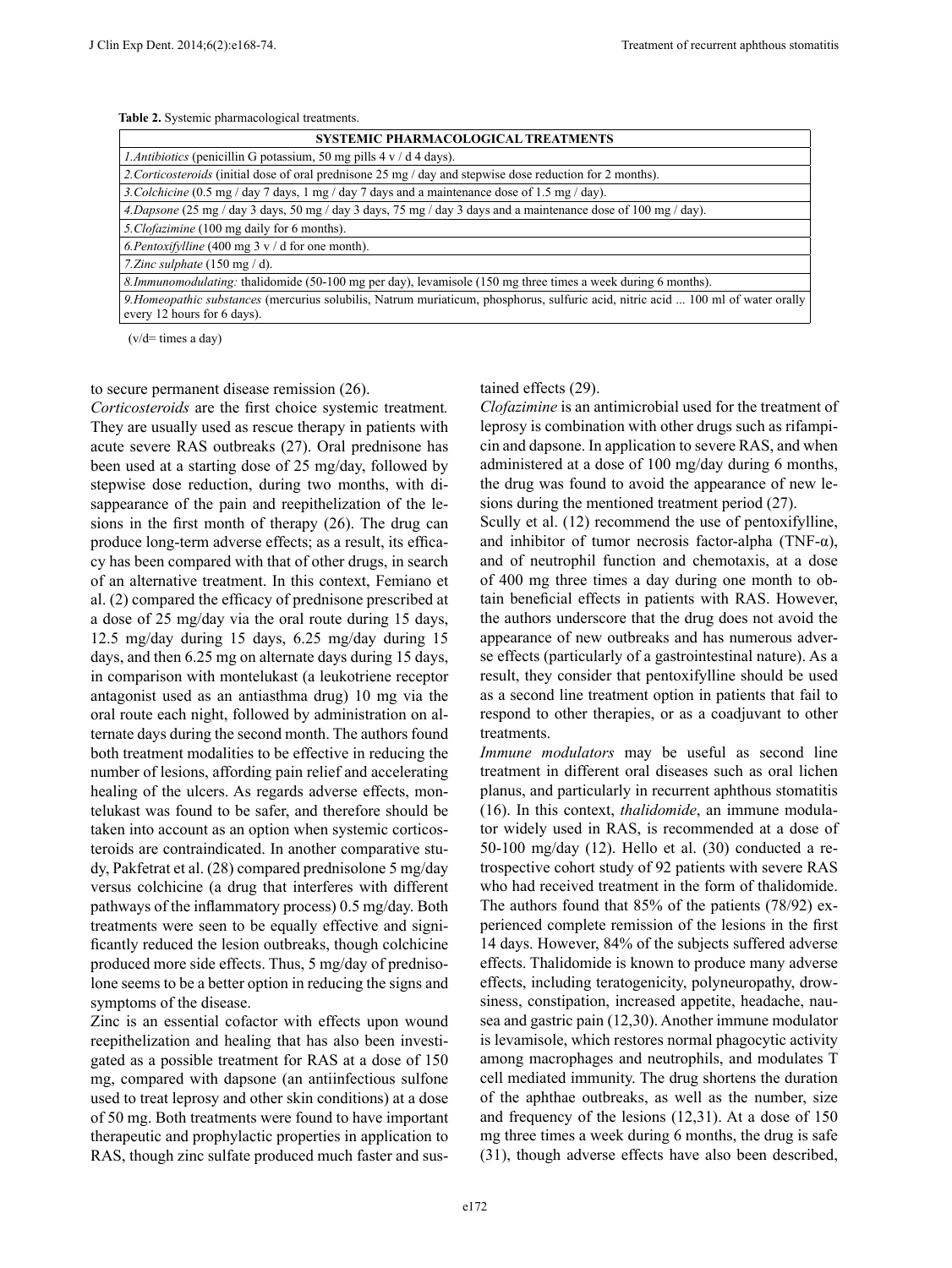including nausea, hyperosmia, dysgeusia and agranulocytosis (12,31).

Mimura et al. (32) compared the efficacy of four systemic treatments for severe RAS. Prednisone was administered during two weeks, starting with 0.5 mg/kg/day as a single morning dose, and followed after one week by a reduction to half the starting dose. At the same time, the patients were randomly assigned to one of the following drugs during 6 months: thalidomide (100 mg/ day), dapsone (25 mg/day during 3 days, 50 mg/day during 3 days, 75 mg/day during 3 days, and a maintenance dose of 100 mg/day), colchicine (0.5 mg/day during 7 days, 1 mg/day during 7 days, and a maintenance dose of 1.5 mg/day) or pentoxifylline (400 mg 3 times a day)*.* Thalidomide was found to be the most effective and best tolerated treatment, with complete resolution of the RAS outbreak in 87.5% of the patients. Pentoxifylline produced benefits in 60% of the cases.

Lastly, other systemic treatments have been described, including homeopathic medicines containing borax, mercurius solubilis, natrum muriaticum, phosphorus, sulfuric acid, nitric acid, arsenicum album, nux vomica and lycopodium. These substances, diluted in 100 ml of water and administered via the oral route every 12 hours during 6 days reduced the intensity of pain and the size of the ulcers. None of the subjects had to suspend the treatment because of adverse effects. However, there is still not enough evidence to either support or refute the use of homeopathic medicines as treatment for RAS (33).

#### **Conclusions**

*- How should these patients be treated in the dental clinic?*

Possible underlying systemic causes must be discarded, based on a detailed clinical history, together with complementary procedures such as laboratory tests, where required.

The predisposing factors must be identified and controlled.

The severity of the outbreak must be evaluated, along with the type of aphthae and the frequency of outbreaks. Only when the outbreaks and symptoms are continuous should drug treatment be used, and starting in all cases with local drug treatment.

#### *- What topical drugs are available and when should they be used?*

Whenever drug treatment proves necessary, because the outbreaks are continuous and the pain affects patient quality of life, the first option is topical treatment. If the patient recognizes the prodromic manifestations (early symptoms) of the disease, antiinflammatory agents such as 5% amlexanox, or topical corticosteroids such as 0.1% triamcinolone acetonide, are particularly indicated in order to prevent the formation of lesions. In the

case of already established aphthae, the abovementioned drugs can be used to lessen the inflammation, though in combination with antiseptics such as chlorhexidine and triclosan, antibiotics such as tetracyclines, hyaluronic acid or pomades containing natural substances such as myrtle or quercetin, among others, with a view to affording pain relief and to accelerate ulcer healing.

#### *- What systemic drugs are available and when should they be used?*

Systemic drug treatment is indicated when the outbreaks are constant and aggressive, with major aphthae, the pain is intense, and topical treatment is unable to afford symptoms relief. Different drugs can be used to control the symptoms, such as colchicine 1.5 mg/day, dapsone 50 mg/day, clofazimine 100 mg/day or pentoxifylline 400 mg 3 times a day - though the most widely used treatment consists of systemic corticosteroids such as prednisone 25 mg/day and immune modulators such as thalidomide 50-100 mg/day, affording complete or almost complete remission of the outbreaks – though the possibility of side effects must be taken into account.

#### **References**

- 1. Baccaglini L, Lalla RV, Bruce AJ, Sartori-Valinotti JC, Latortue MC, Carrozzo M, et al. Urban legends:recurrent aphthous stomatitis. Oral Dis. 2011;17:755-70.
- 2. Femiano F, Buonaiuto C, Gombos F, Lanza A, Cirillo N. Pilot study on recurrent aphthous stomatitis (RAS):a randomized placebocontrolled trial for the comparative therapeutic effects of systemic prednisone and systemic montelukast in subjects unresponsive to topical therapy. Oral Surg Oral Med Oral Pathol Oral Radiol Endod. 2010;109:402-7.
- 3. Chavan M, Jain H, Diwan N, Khedkar S, Shete A, Durkar S. Recurrent aphthous stomatitis:a review. J Oral Pathol Med. 2012;41:577- 83.
- 4. Preeti L, Magesh KT, Rajkumar K, Karthik R. Recurrent aphthous stomatitis. J Oral Maxillofac Pathol. 2011;15:252-6.
- 5. Zhou Y, Chen Q, Meng W, Jiang L, Wang Z, Liu J, et al. Evaluation of penicillin G potassium troches in the treatment of minor recurrent aphthous ulceration in a Chinese cohort:a randomized, double-blinded, placebo and no-treatment-controlled, multicenter clinical trial. Oral Surg Oral Med Oral Pathol Oral Radiol Endod. 2010;109:561-6.
- 6. Quijano D, Rodríguez M. [Topical corticosteroids in recurrent aphthous stomatitis. Systematic review]. Acta Otorrinolaringol Esp. 2008;59:298-307.
- 7. Meng W, Dong Y, Liu J, Wang Z, Zhong X, Chen R, et al. A clinical evaluation of amlexanox oral adhesive pellicles in the treatment of recurrent aphthous stomatitis and comparison with amlexanox oral tablets:a randomized, placebo controlled, blinded, multicenter clinical trial. Trials. 2009;10:30.
- 8. Volkov I, Rudoy I, Freud T, Sardal G, Naimer S, Peleg R, et al. Effectiveness of vitamin B12 in treating recurrent aphthous stomatitis:a randomized, double-blind, placebo-controlled trial. J Am Board Fam Med. 2009;22:9-16.
- 9. Liang MW, Neoh CY. Oral aphthosis:management gaps and recent advances. Ann Acad Med Singapore. 2012;41:463-70.
- 10. Eguia-del Valle A, Martinez-Conde-Llamosas R, López-Vicente J, Uribarri-Etxebarria A, Aguirre-Urizar JM. Salivary levels of Tumour Necrosis Factor-alpha in patients with recurrent aphthous stomatitis. Med Oral Patol Oral Cir Bucal. 2011;16:e33-6.